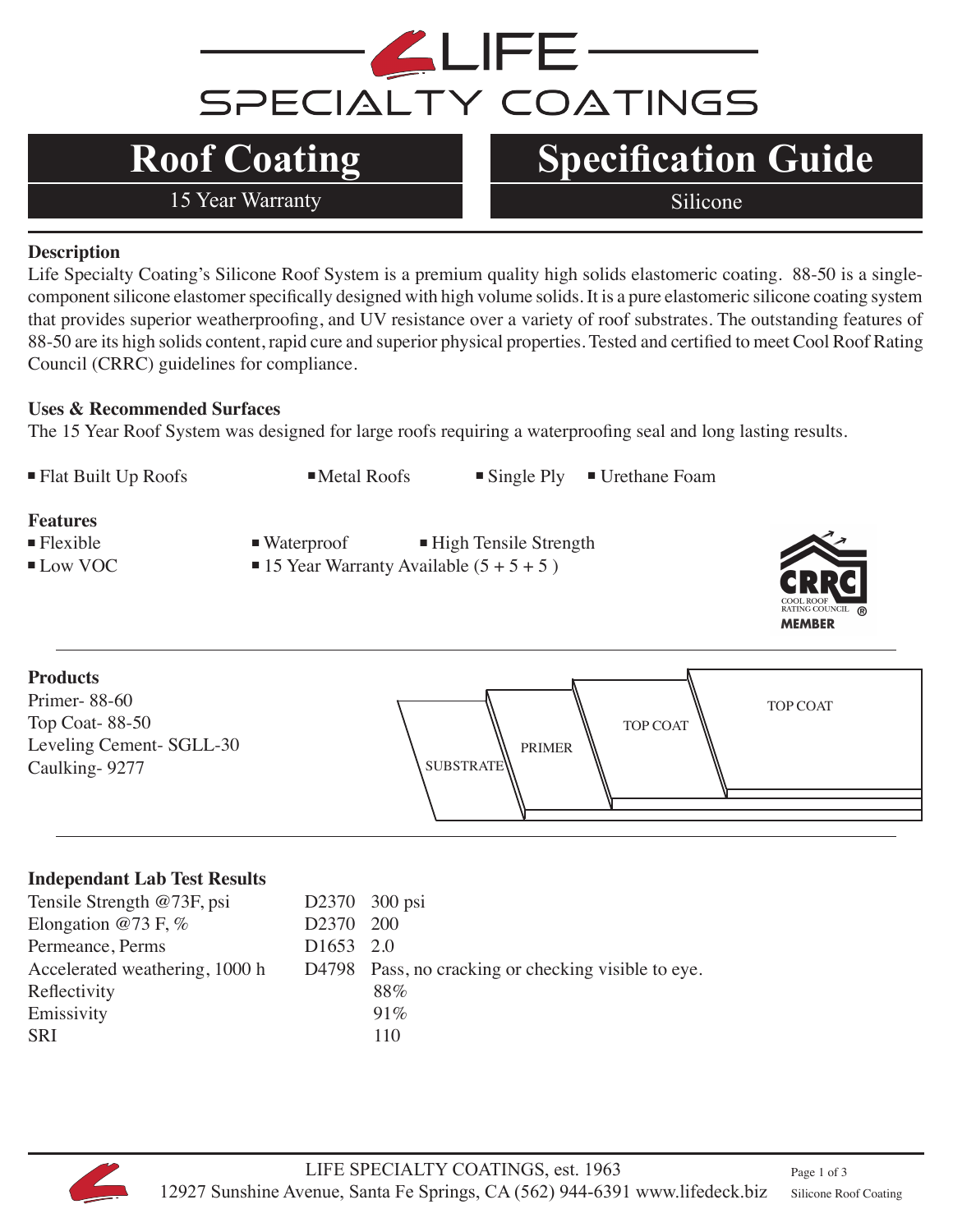# **ALIFE-**SPECIALTY COATINGS

# **Roof Coating**

15 Year Warranty Silicone

## **Specification Guide**

#### **Inspection**

- Roof must be first inspected by a Life Specialty Coatings technical representative.
- Substrate must be clean, dry and free of grease, paint, oil, dust, curing agents and/or other contaminants.
- DO NOT APPLY OVER MILDEW. A solution of 50% household bleach and 50% water will kill the mildew.
- <sup>n</sup> Thoroughly and carefully use a power blower or a stiff bristle broom and/or power wash the roof surface. (Do not power wash if the roof has any water leaks.)

Each application should be done in one complete step to form one seamless layer over the total area being covered. Apply with roller, squeegee, brush or airless spray equipment. If applied by spray, products must be back rolled. Do not thin.

#### **Seams, Cracks, Apurtances, Flashing (For cracks, leaks, openings, or gaps 3/16" or larger)**

- Apply 9277 caulking around roof apurtances (A/C, pipes, vents, skylights, etc.)
- <sup>n</sup> Apply 9277 caulking to fill in 3/16 inch or larger crackes, leaks, opening, and/or gaps.)

<sup>n</sup> If necessary, use roofing nails to reattach any flashing. Apply Rainbuster 500 to areas of flashing that are unattached from the roof to seal the areas between roof substrate and flashing.

#### **Crickets, Sloping, Ponding Areas**

Sloping should always be done to move water to drains. Use SGLL-30 Level Lite roof cement to fill ponding areas and create crickets (slopage) to divert water to drains.

#### **Primer Coat**

If applied by spray, 88-60 must be back rolled. Do not thin.

<sup>n</sup> MIXING: Review all technical data sheets, system sheets, labels, instructions, SDS, and Guide Specifications before mixing and applying. Mix 4 Parts A with 1 Part B thoroughly to ensure a homogeneous material. The combined components should be thoroughly mixed using a mechanical mixer at slow speed. Mix only the amount that you can use after mixing within 30 minutes.

<sup>n</sup>Coverage rate will depend on surface roughness and porosity. Do not allow the material to puddle. Coating may be applied by brush, phenolic resin core roller, or airless spray equipment. Do not apply when temperatures are below 50°F (4.4°C) or when precipitation is in forecast within 48 hours. Higher temperatures and/or high humidity will significantly accelerate the cure time and pot life. Use caution in batch sizes and thickness of application. Allow product to dry tack free before applying the top coat.

<sup>n</sup>Clean Up: Equipment should be cleaned with water immediately after use. Dried material will require an environmentally safe solvent to remove.

#### **Top Coat**

If applied by spray, 88-50 must be back rolled. Do not thin.

<sup>n</sup> Coating may be applied by brush, roller, or airless spray equipment at 1-1/2 (one and one half) gallons per 100 sq ft. Do not apply when temperatures are below 40°F (4.4°C) or when precipitation is in forecast within 48 hours. In areas where the roof is subject to foot traffic, it is recommended to apply walkway pads for added protection and slip resistance. Apply a second coat of 88-50 after 12 hours. Do not wait more than 6 days before recoating 88-50.